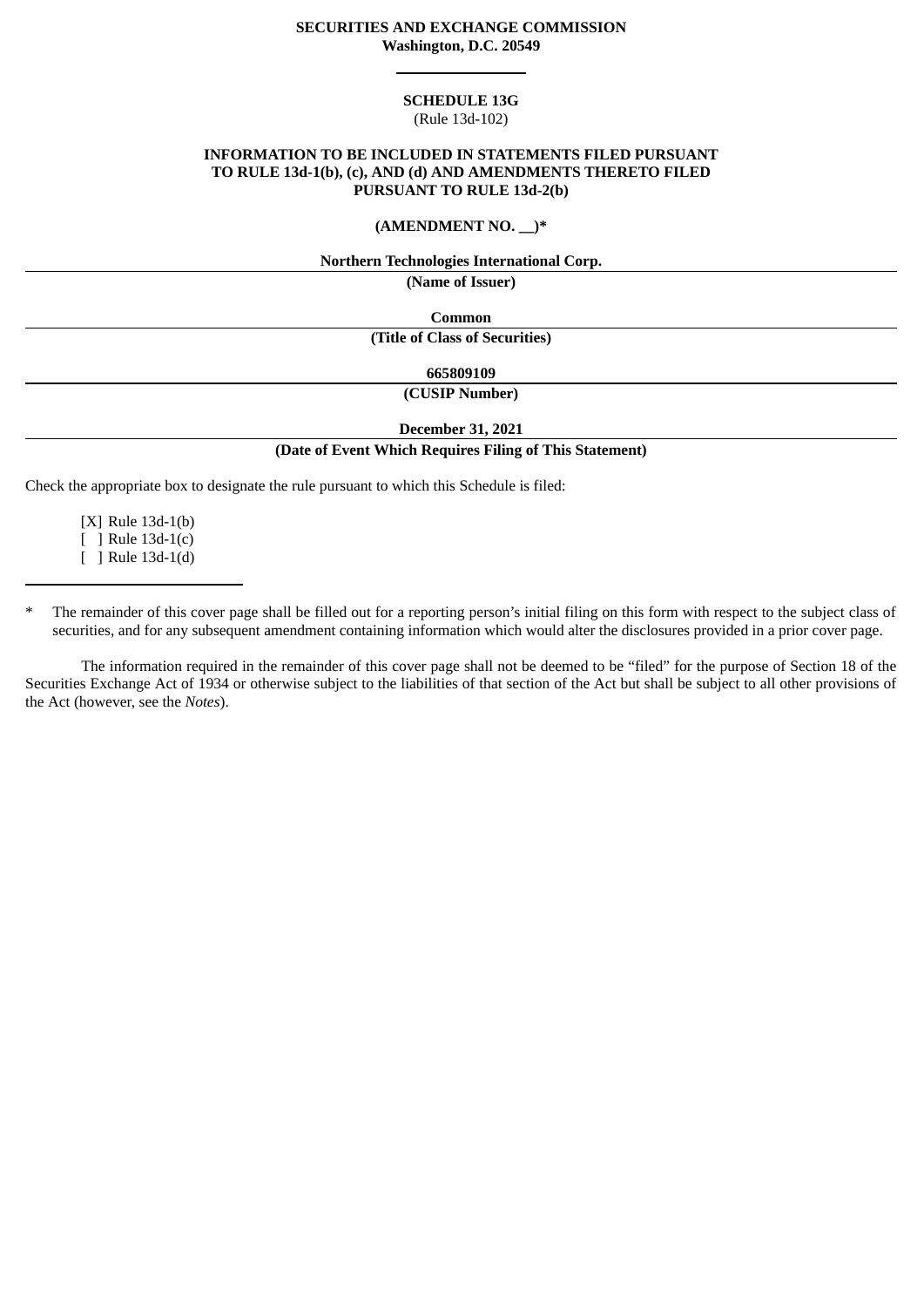| NAMES OF REPORTING PERSONS S.S. OR<br>$\mathbf{1}$<br>I.R.S. IDENTIFICATION NOS. OF ABOVE PERSONS |                                                  |                                                                    |                        |  |  |
|---------------------------------------------------------------------------------------------------|--------------------------------------------------|--------------------------------------------------------------------|------------------------|--|--|
| 82-0566501                                                                                        |                                                  |                                                                    |                        |  |  |
| $\overline{2}$                                                                                    | CHECK THE APPROPRIATE BOX IF A MEMBER OF A GROUP |                                                                    |                        |  |  |
|                                                                                                   |                                                  |                                                                    | $(a)$ [ ]<br>$(b)$ [ ] |  |  |
| 3<br><b>SEC USE ONLY</b>                                                                          |                                                  |                                                                    |                        |  |  |
| CITIZENSHIP OR PLACE OF ORGANIZATION<br>4                                                         |                                                  |                                                                    |                        |  |  |
| Minnesota                                                                                         |                                                  |                                                                    |                        |  |  |
|                                                                                                   | 5                                                | <b>SOLE VOTING POWER</b>                                           |                        |  |  |
| <b>NUMBER OF</b>                                                                                  |                                                  | 503,264                                                            |                        |  |  |
| <b>SHARES</b>                                                                                     | 6                                                | <b>SHARED VOTING POWER</b>                                         |                        |  |  |
| <b>BENEFICIALLY</b><br><b>OWNED BY</b>                                                            |                                                  | $\mathbf{0}$                                                       |                        |  |  |
| <b>EACH</b>                                                                                       | $\overline{7}$                                   | <b>SOLE DISPOSITIVE POWER</b>                                      |                        |  |  |
| <b>REPORTING</b><br>PERSON WITH                                                                   |                                                  | 503,264                                                            |                        |  |  |
|                                                                                                   | 8                                                | SHARED DISPOSITIVE POWER                                           |                        |  |  |
|                                                                                                   |                                                  | $\overline{0}$                                                     |                        |  |  |
| $\boldsymbol{9}$                                                                                  |                                                  | AGGREGATE AMOUNT BENEFICIALLY OWNED BY EACH REPORTING PERSON       |                        |  |  |
| 503,264                                                                                           |                                                  |                                                                    |                        |  |  |
| 10                                                                                                |                                                  | CHECK BOX IF THE AGGREGATE AMOUNT IN ROW 9 EXCLUDES CERTAIN SHARES | $\lceil \rceil$        |  |  |
| 11                                                                                                |                                                  | PERCENT OF CLASS REPRESENTED BY AMOUNT IN ROW 9                    |                        |  |  |
| 5.47%                                                                                             |                                                  |                                                                    |                        |  |  |
| 12                                                                                                |                                                  | TYPE OF REPORTING PERSON                                           |                        |  |  |
| 1A                                                                                                |                                                  |                                                                    |                        |  |  |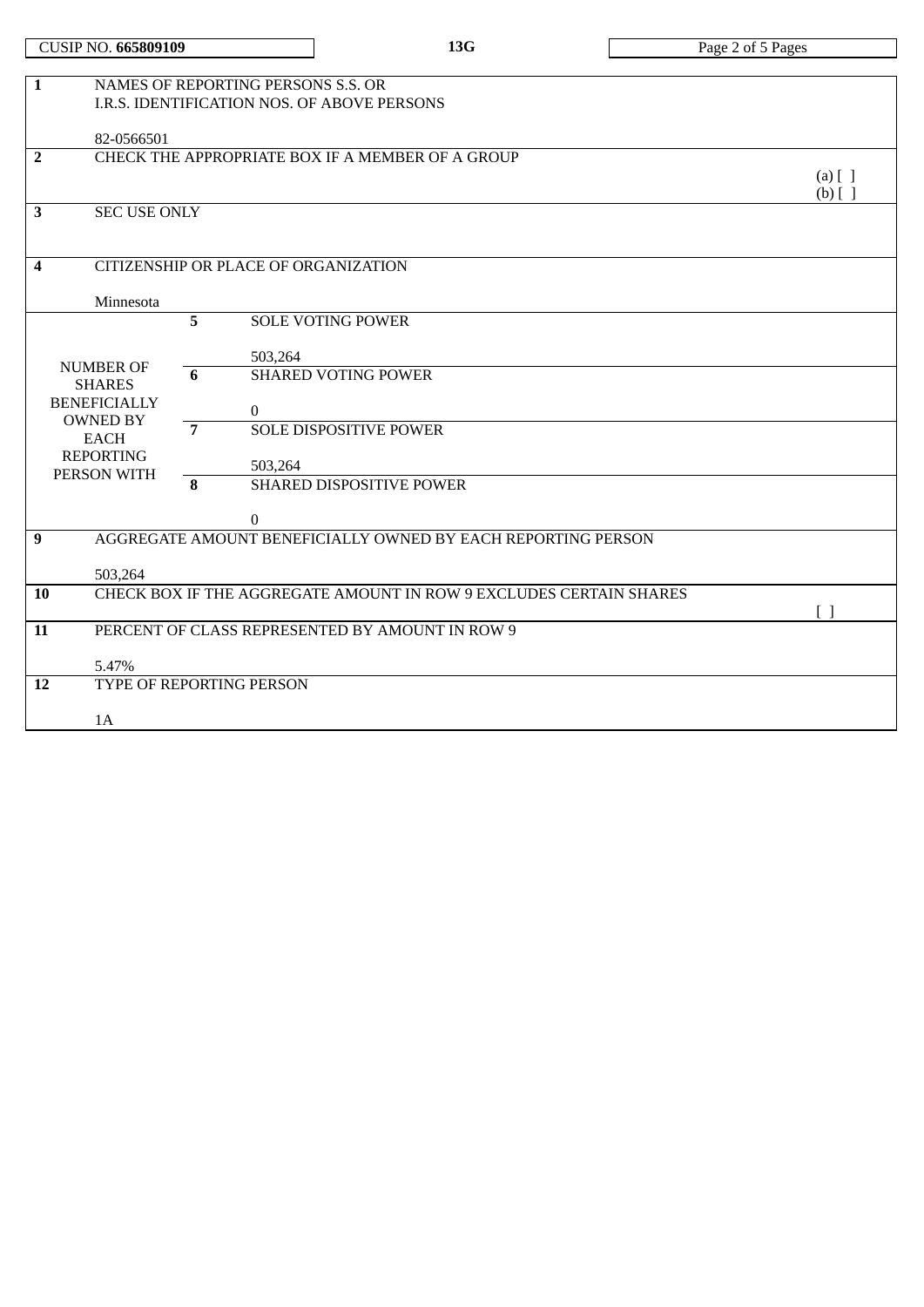| <b>CUSIP NO. 665809109</b> |  |
|----------------------------|--|
|                            |  |

| Item 1. | (a) | Name of Issuer:                                         |
|---------|-----|---------------------------------------------------------|
|         |     | Northern Technologies International Corp                |
|         | (b) | <b>Address of Issuer's Principal Executive Offices:</b> |
|         |     | 4201 Woodland Road                                      |

Road PO Box 69 Circle Pines, MN 55014

## Item 2. (a) **Name of Person Filing:**

Punch & Associates Investment Management, Inc.

#### (b) **Address of Principal Business Office or, if None, Residence:**

7701 France Ave. So., Suite 300 Edina, MN 55435

### (c) **Citizenship:**

Minnesota

(d) **Title of Class of Securities:**

Common

(e) **CUSIP Number:**

665809109

## Item 3. If This Statement is Filed Pursuant to Rule 13d-1(b), or 13d-2(b) or (c), Check Whether the Person Filing is a:

- (a) [ ] Broker or dealer registered under Section 15 of the Exchange Act.
- (b) [ ] Bank as defined in Section 3(a)(6) of the Exchange Act.
- (c) [ ] Insurance company as defined in Section 3(a)(19) of the Exchange Act.
- (d) [ ] Investment company registered under Section 8 of the Investment Company Act.
- (e  $[X]$  An investment adviser in accordance with Rule 13d-1(b)(1)(ii)(E);
- (f)  $\left[ \right]$  An employee benefit plan or endowment fund in accordance with Rule 13d-1(b)(1)(ii)(F);
- (g)  $\left[ \right]$  A parent holding company or control person in accordance with Rule 13d-1(b)(1)(ii)(G);
- (h) [ ] A savings association as defined in Section 3(b) of the Federal Deposit Insurance Act;
- (i)  $\left[ \right]$  A church plan that is excluded from the definition of an investment company under Section 3(c)(14) of the Investment Company Act;
- (j)  $[$  ] Group, in accordance with Rule 13d-1(b)(1)(ii)(J).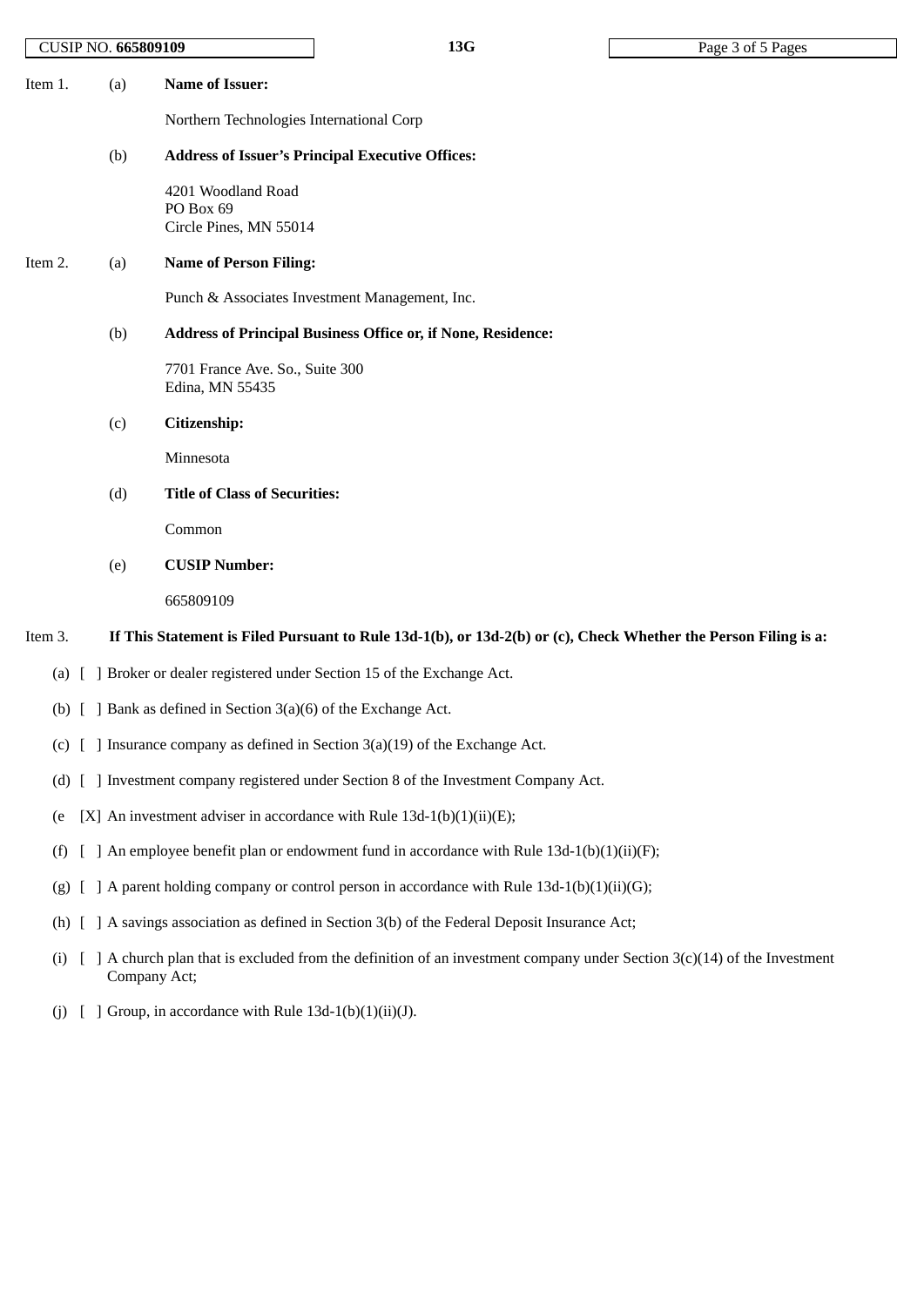| Item 4.                                              |                                                                  | Ownership.                                                                                                                                                                                                                                                                         |                  |  |
|------------------------------------------------------|------------------------------------------------------------------|------------------------------------------------------------------------------------------------------------------------------------------------------------------------------------------------------------------------------------------------------------------------------------|------------------|--|
| (a)                                                  |                                                                  | Amount beneficially owned:<br>503,264                                                                                                                                                                                                                                              |                  |  |
| (b)                                                  |                                                                  | Percent of class:                                                                                                                                                                                                                                                                  | 5.47%            |  |
| Number of shares as to which the person has:<br>(c)  |                                                                  |                                                                                                                                                                                                                                                                                    |                  |  |
|                                                      | (i)                                                              | Sole power to vote or to direct the vote:                                                                                                                                                                                                                                          | 503,264          |  |
|                                                      | (ii)                                                             | Shared power to vote or to direct the vote:                                                                                                                                                                                                                                        | $\boldsymbol{0}$ |  |
|                                                      | (iii)                                                            | Sole power to dispose or to direct the disposition of:                                                                                                                                                                                                                             | 503,264          |  |
|                                                      | (iv)                                                             | Shared power to dispose or to direct the disposition of:                                                                                                                                                                                                                           | $\mathbf{0}$     |  |
| Item 5.                                              |                                                                  | <b>Ownership of Five Percent or Less of a Class.</b><br>If this statement is being filed to report the fact that as of the date hereof the reporting person has ceased to be the beneficial<br>owner of more than five percent of the class of securities, check the following [ ] |                  |  |
| Item 6.                                              | Ownership of More than Five Percent on Behalf of Another Person. |                                                                                                                                                                                                                                                                                    |                  |  |
|                                                      |                                                                  | Not applicable                                                                                                                                                                                                                                                                     |                  |  |
| Item 7.<br><b>Holding Company or Control Person.</b> |                                                                  | Identification and Classification of the Subsidiary Which Acquired the Security Being Reported on by the Parent                                                                                                                                                                    |                  |  |
|                                                      |                                                                  | Not applicable                                                                                                                                                                                                                                                                     |                  |  |
| Item 8.                                              |                                                                  | <b>Identification and Classification of Members of the Group.</b>                                                                                                                                                                                                                  |                  |  |
|                                                      |                                                                  | Not applicable                                                                                                                                                                                                                                                                     |                  |  |
| Item 9.                                              |                                                                  | <b>Notice of Dissolution of Group.</b>                                                                                                                                                                                                                                             |                  |  |

CUSIP NO. **665809109 13G** Page 4 of 5 Pages

Not applicable